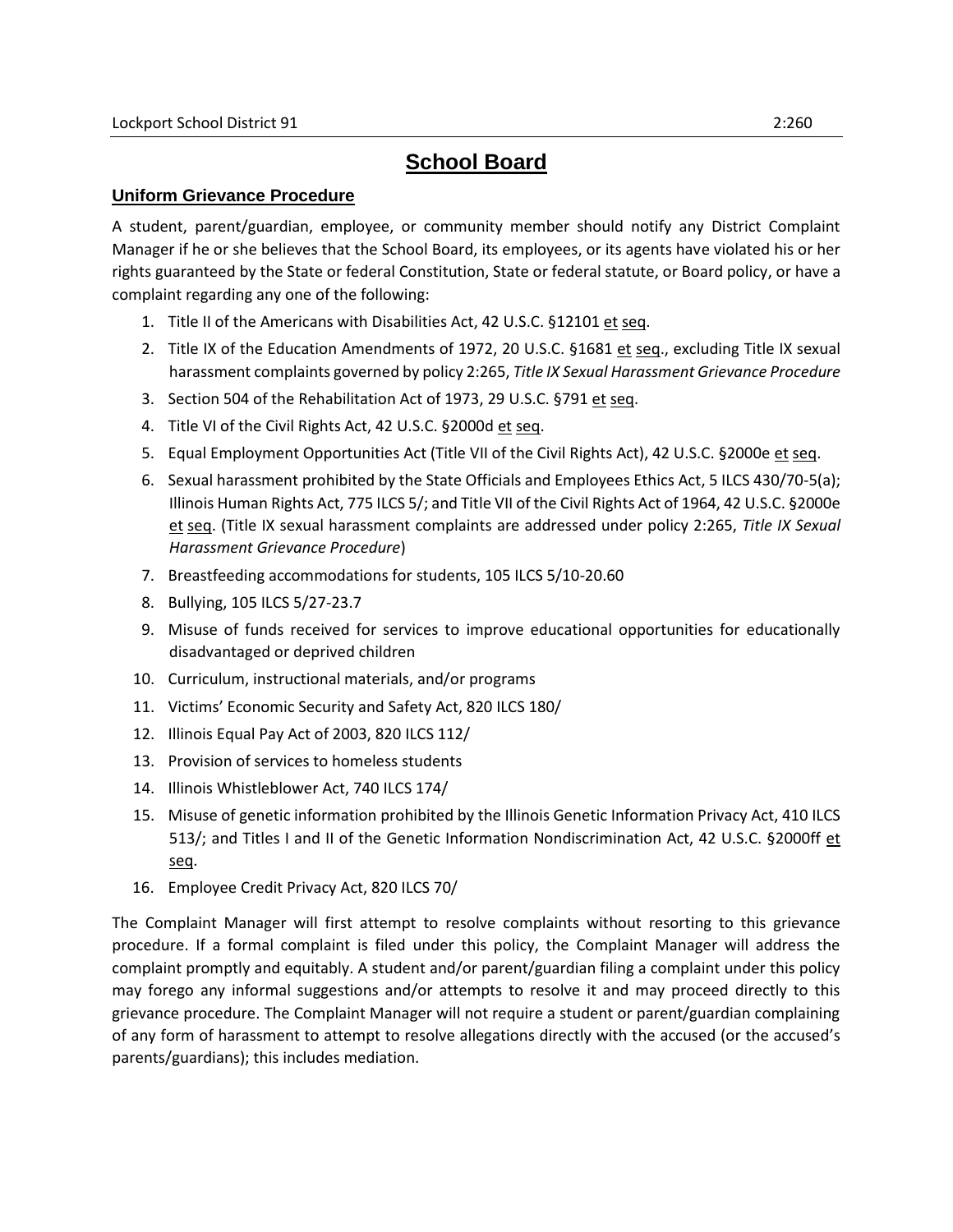#### Right to Pursue Other Remedies Not Impaired

The right of a person to prompt and equitable resolution of a complaint filed under this policy shall not be impaired by the person's pursuit of other remedies, e.g., criminal complaints, civil actions, etc. Use of this grievance procedure is not a prerequisite to the pursuit of other remedies and use of this grievance procedure does not extend any filing deadline related to the pursuit of other remedies. If a person is pursuing another remedy subject to a complaint under this policy, the District will continue with a simultaneous investigation under this policy.

#### Deadlines

All deadlines under this policy may be extended by the Complaint Manager as he or she deems appropriate. As used in this policy, *school business days* means days on which the District's main office is open.

#### Filing a Complaint

A person (hereinafter Complainant) who wishes to avail him or herself of this grievance procedure may do so by filing a complaint with any District Complaint Manager. The Complainant shall not be required to file a complaint with a particular Complaint Manager and may request a Complaint Manager of the same gender. The Complaint Manager may request the Complainant to provide a written statement regarding the nature of the complaint or require a meeting with a student's parent(s)/guardian(s). The Complaint Manager shall assist the Complainant as needed.

For any complaint alleging bullying and/or cyberbullying of students, the Complaint Manager shall process and review the complaint according to Board policy 7:180, *Prevention of and Response to Bullying, Intimidation, and Harassment*, in addition to any response required by this policy. For any complaint alleging sexual harassment or other violation of Board policy 5:20, *Workplace Harassment Prohibited*, the Complaint Manager shall process and review the complaint according to that policy, in addition to any response required by this policy.

#### Investigation Process

The Complaint Manager will investigate the complaint or appoint a qualified person to undertake the investigation on his or her behalf. The Complaint Manager shall ensure both parties have an equal opportunity to present evidence during an investigation. If the Complainant is a student under 18 years of age, the Complaint Manager will notify his or her parents/guardians that they may attend any investigatory meetings in which their child is involved. The complaint and identity of the Complainant will not be disclosed except: (1) as required by law, this policy, or any collective bargaining agreement, (2) as necessary to fully investigate the complaint, or (3) as authorized by the Complainant.

The identity of any student witnesses will not be disclosed except: (1) as required by law, this policy, or any collective bargaining agreement, (2) as necessary to fully investigate the complaint, or (3) as authorized by the parent/guardian of the student witness, or by the student if the student is 18 years of age or older.

The Complaint Manager will inform, at regular intervals, the person(s) filing a complaint under this policy about the status of the investigation. Within 30 school business days after the date the complaint was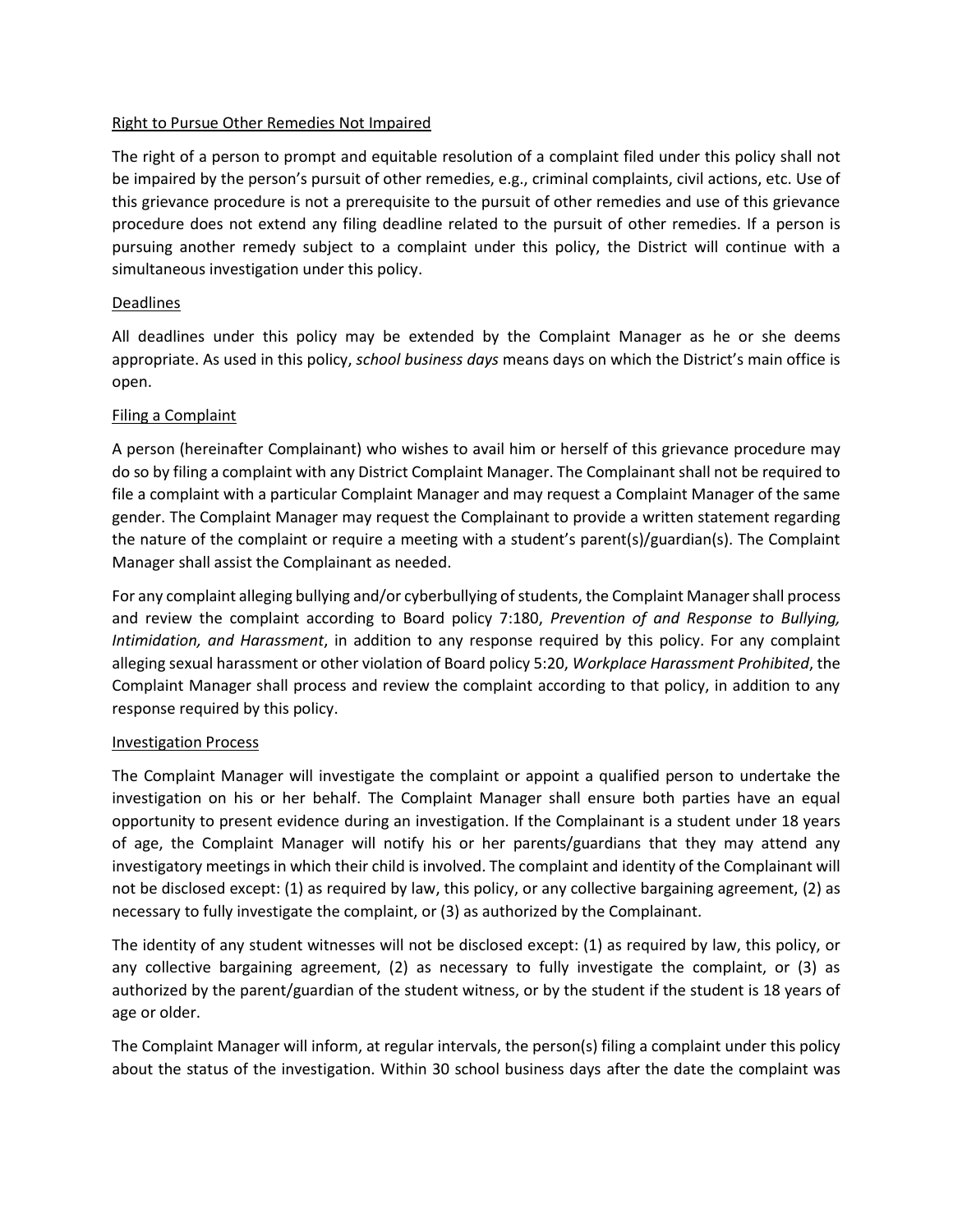filed, the Complaint Manager shall file a written report of his or her findings with the Superintendent. The Complaint Manager may request an extension of time.

The Superintendent will keep the Board informed of all complaints.

If a complaint contains allegations involving the Superintendent or Board member(s), the written report shall be filed directly with the Board, which will make a decision in accordance with paragraph four of the following section of this policy.

#### Decision and Appeal

Within five school business days after receiving the Complaint Manager's report, the Superintendent shall mail his or her written decision to the Complainant and the accused by registered mail, return receipt requested, and/or personal delivery as well as to the Complaint Manager. All decisions shall be based upon the *preponderance of evidence* standard.

Within 10 school business days after receiving the Superintendent's decision, the Complainant or the accused may appeal the decision to the Board by making a written request to the Complaint Manager. The Complaint Manager shall promptly forward all materials relative to the complaint and appeal to the Board.

Within 30 school business days after an appeal of the Superintendent's decision, the Board shall affirm, reverse, or amend the Superintendent's decision or direct the Superintendent to gather additional information. Within five school business days after the Board's decision, the Superintendent shall inform the Complainant and the accused of the Board's action.

For complaints containing allegations involving the Superintendent or Board member(s), within 30 school business days after receiving the Complaint Manager's or outside investigator's report, the Board shall mail its written decision to the Complainant and the accused by registered mail, return receipt requested, and/or personal delivery as well as to the Complaint Manager.

This policy shall not be construed to create an independent right to a hearing before the Superintendent or Board. The failure to strictly follow the timelines in this grievance procedure shall not prejudice any party.

#### Appointing a Nondiscrimination Coordinator and Complaint Managers

The Superintendent shall appoint a Nondiscrimination Coordinator to manage the District's efforts to provide equal opportunity employment and educational opportunities and prohibit the harassment of employees, students, and others. The Nondiscrimination Coordinator also serves as the District's Title IX Coordinator.

The Superintendent shall appoint at least one Complaint Manager to administer this policy. If possible, the Superintendent will appoint two Complaint Managers, one of each gender. The District's Nondiscrimination Coordinator may be appointed as one of the Complaint Managers.

The Superintendent shall insert into this policy and keep current the names, office addresses, email addresses, and telephone numbers of the Nondiscrimination Coordinator and the Complaint Managers.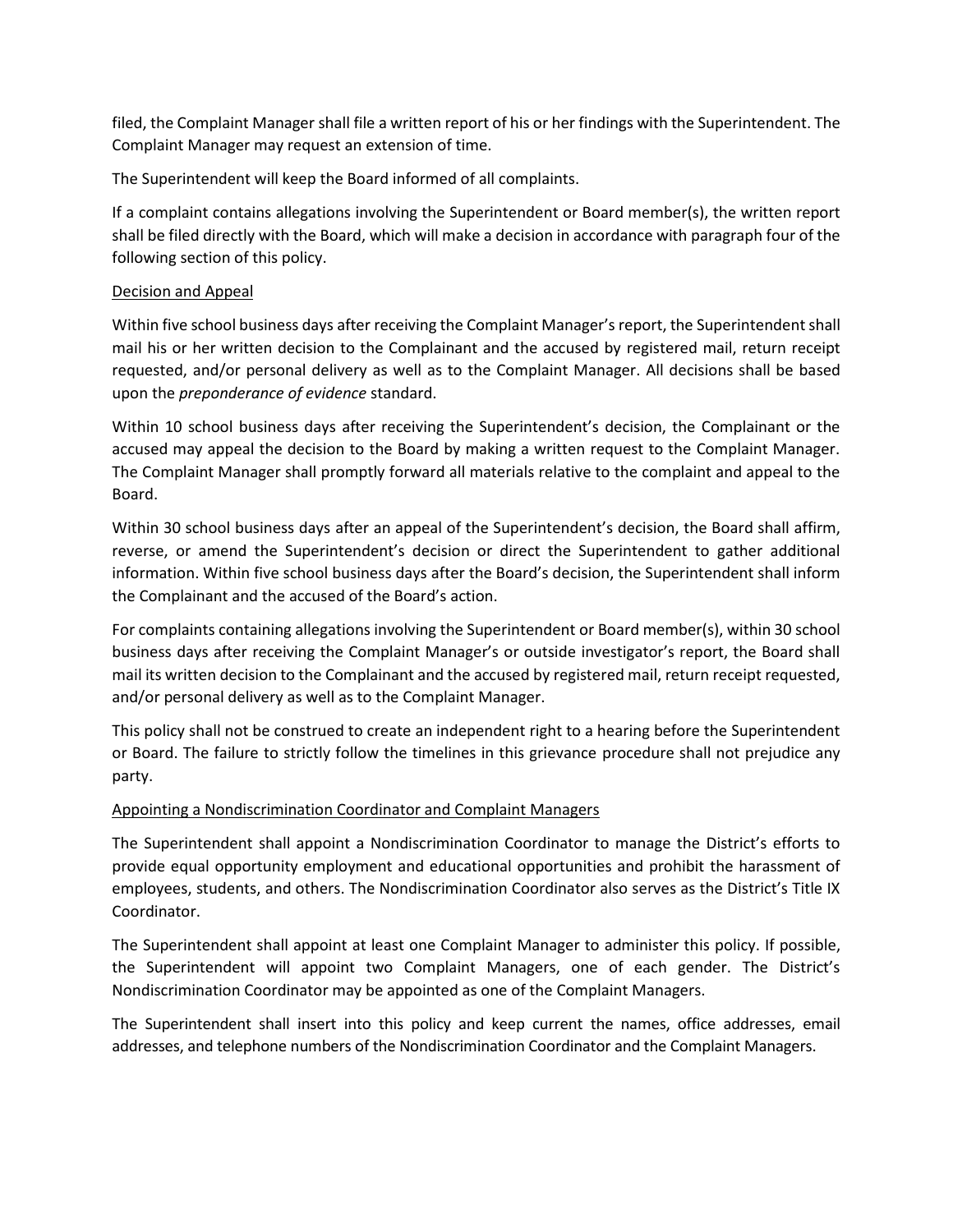## **Nondiscrimination Coordinator:**

Name

**Address** 

Email

**Telephone** 

# **Complaint Managers:**

| Name      | Name      |
|-----------|-----------|
| Address   | Address   |
| Email     | Email     |
| Telephone | Telephone |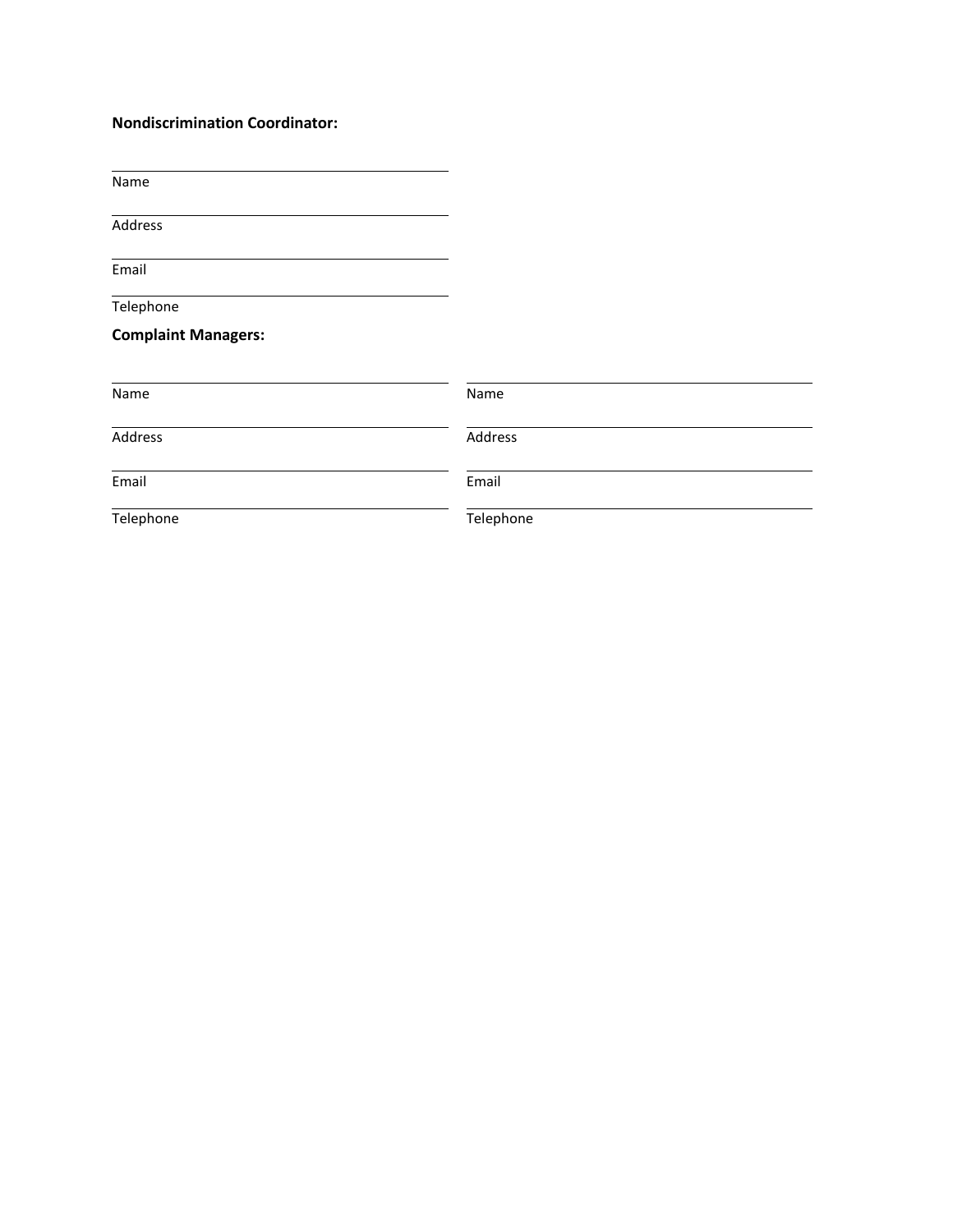LEGAL REF.: 8 U.S.C. §1324a et seq., Immigration Reform and Control Act.

20 U.S.C. §1232g, Family Education Rights Privacy Act.

20 U.S.C. §1400, The Individuals with Disabilities Education Act.

20 U.S.C. §1681 et seq., Title IX of the Education Amendments; 34 C.F.R. Part 106.

29 U.S.C. §206(d), Equal Pay Act.

- 29 U.S.C. §621 et seq., Age Discrimination in Employment Act.
- 29 U.S.C. §791 et seq., Rehabilitation Act of 1973.
- 29 U.S.C. §2612, Family and Medical Leave Act.
- 42 U.S.C. §2000d et seq., Title VI of the Civil Rights Act.
- 42 U.S.C. §2000e et seq., Equal Employment Opportunities Act (Title VII of the Civil Rights Act).
- 42 U.S.C. §2000ff et seq., Genetic Information Nondiscrimination Act.
- 42 U.S.C. §11431 et seq., McKinney-Vento Homeless Assistance Act.
- 42 U.S.C. §12101 et seq., Americans With Disabilities Act.
- 105 ILCS 5/2-3.8, 5/3-10, 5/10-20, 5/10-20.5, 5/10-20.7a, 5/10-20.60, 5/10-20.69 5/10- 20.75 (final citation pending), 5/10-22.5, 5/22-19, 5/24-4, 5/27-1, 5/27-23.7, and 45/1-15.
- 5 ILCS 415/10(a)(2), Government Severance Pay Act.
- 5 ILCS 430/70-5(a), State Officials and Employees Ethics Act.
- 410 ILCS 513/, Ill. Genetic Information Privacy Act.
- 740 ILCS 174/, Whistleblower Act.
- 740 ILCS 175/, Ill. False Claims Act.
- 775 ILCS 5/, Ill. Human Rights Act.
- 820 ILCS 180/, Victims' Economic Security and Safety Act; 56 Ill.Admin.Code Part 280.
- 820 ILCS 112/, Equal Pay Act of 2003.
- 820 ILCS 70/, Employee Credit Privacy Act, 70/10(b), and 70/2523 Ill.Admin.Code §§1.240, 200.40, 226.50, and 226.570.